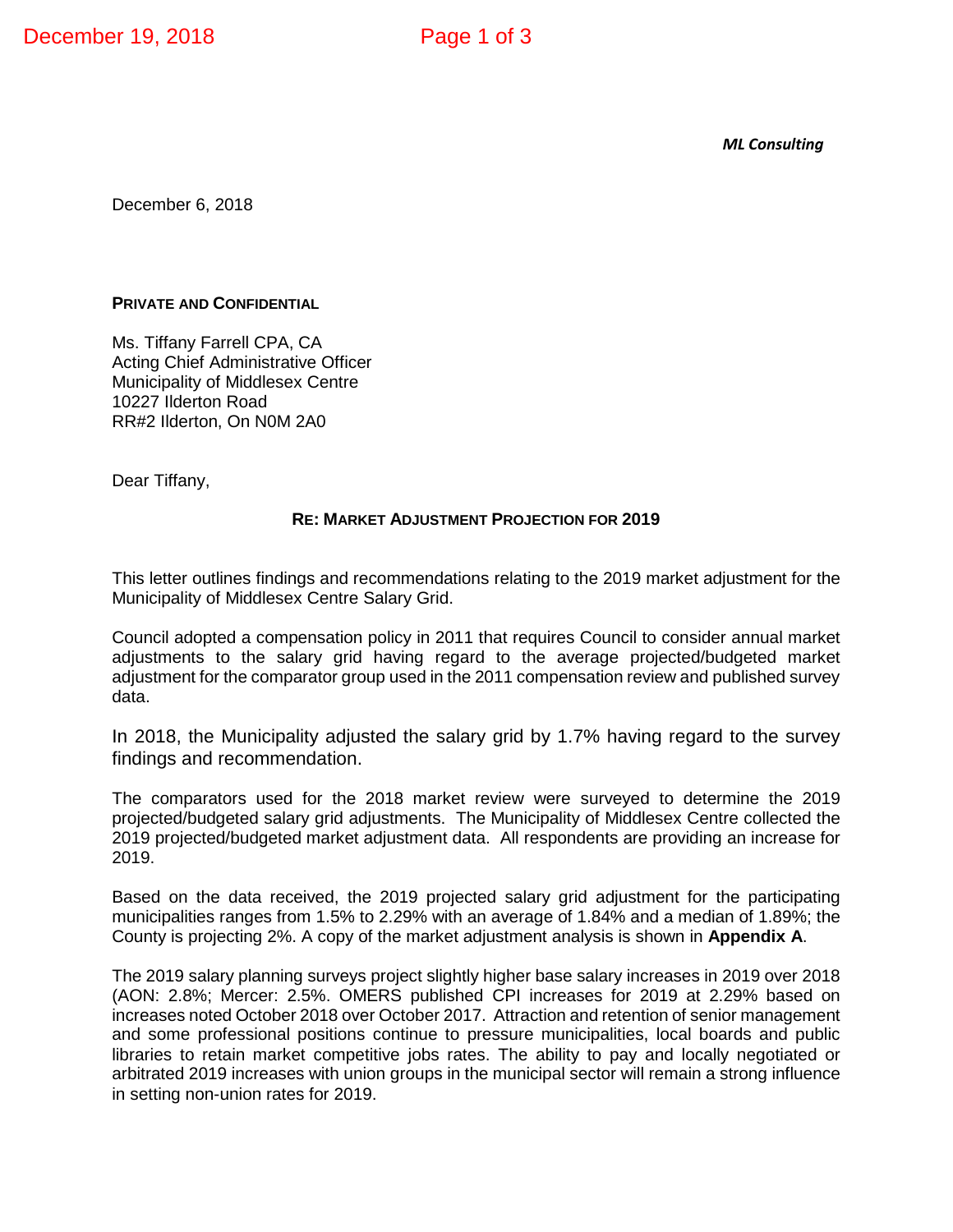### December 19, 2018 Page 2 of 3

Re: Salary Grid Adjustment Projections for 2019 December 6, 2018 Page 2

In summary, having regard to both local area municipal projections and published survey data it is recommended that the salary grid be adjusted by **2.0% for 2019** with full step movement based on successful performance.

Yours truly,

Marianifike

Marianne Love *ML Consulting* 

Attachment: Appendix A--Market Adjustment Projections for 2019